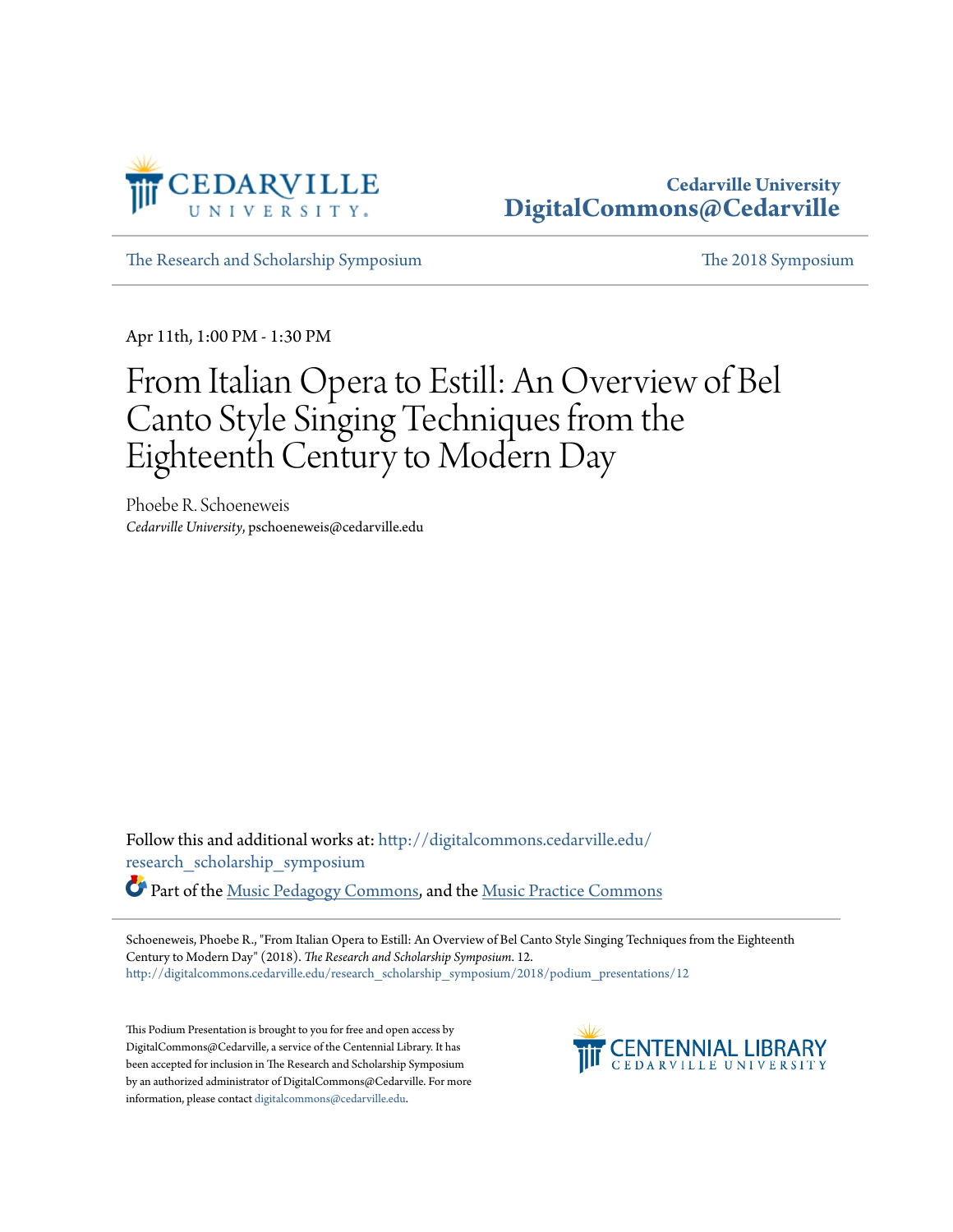## From Italian Opera to Estill: An Overview of Bel Canto Style Singing Techniques from the Eighteenth Century to Modern Day

What is vocal pedagogy? Years ago, one might have argued that it was teaching singers to find and use their most beautiful tone possible. And while singers today still strive to sound beautiful, efforts have shifted to focus more on technique than on just merely tone production. Bel canto, literally translating to 'beautiful singing,' is a term that developed hundreds of years ago. It is still widely used today, but it is not understood in the same manner as it was originally intended. Bel canto was and is a very influential concept in vocal pedagogy – and though the definition has changed throughout time, the many techniques of bel canto are still being used today, and they impact modern genres as well as modern vocal pedagogical models such as the Alexander Technique and Estill Voice Training.

The original idea of bel canto style singing is associated with the rise of virtuosic singing and solo vocal repertoire. Opera became more common and a distinction was made between amateur singers and singers who stood apart from the rest in their tone, technique, and vocal expression.<sup>1</sup> Stark says in his book that modern voice scientists "try to isolate specific physiological, acoustical, and aerodynamic aspects of the singing voice."<sup>2</sup> Though this scientific approach is much different than the essence of bel canto, it all stems from the same idea – trying to find and develop a personal vocal sound. There are many different aspects that go into the true eighteenth-century bel canto sound. Some of the features of bel canto training include registers, tone, and vibrato.

<sup>&</sup>lt;sup>1</sup> James A. Stark *Bel Canto: A History of Vocal Pedagogy*. (Toronto: University of Toronto Press, 1999), xvii.

<sup>2</sup> Ibid., xvii.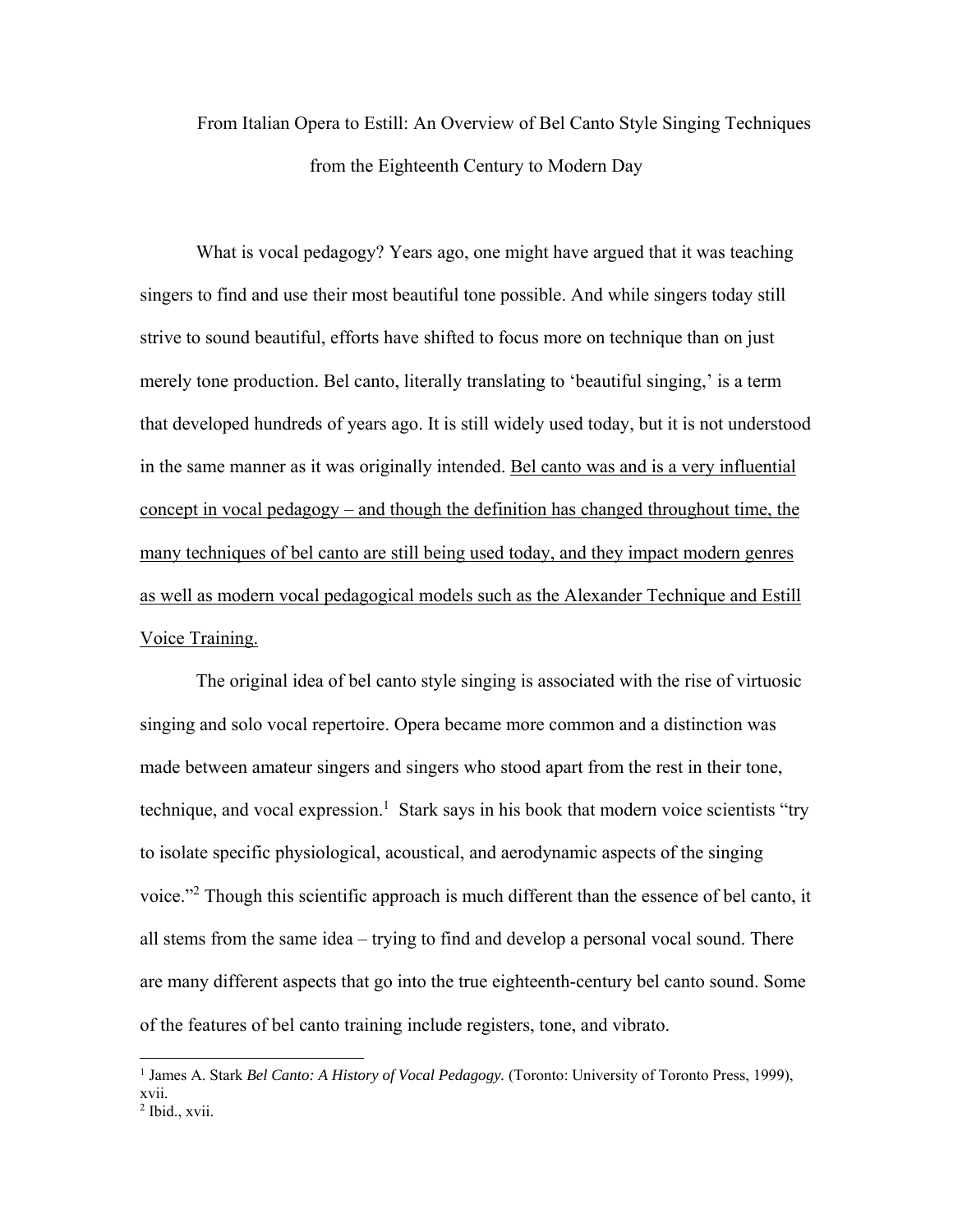Post-Renaissance Italy brought to us a beautiful age of vocal music.<sup>3</sup> Previous to this period, the voice was a tool that was not used to the best of its ability. Found almost exclusively in chant and polyphony, the solo voice was, though vital to music, was not being used to its fullest potential. But when the invention of opera came about in the seventeenth century, the solo voice began to receive some of the recognition that it deserved. As the demands of vocalists increased, so did vocal pedagogy. Soon, schools for teaching voice started popping up, particularly in Florence, Rome, and Naples, which were designated to teach vocalists how to produce a beautiful sound. The schools found in these cities all came together to become known as the Old-Italian schools of singing.<sup>4</sup> Most of the concepts of bel canto that will be discussed here will be theories of the Old-Italian School of bel canto singing.

One of those concepts is the theory of registration. A register is "a series of homogenous sounds produced by one mechanism."<sup>5</sup> These sounds differ from the other groups of homogenous sounds, and thus you get the multiple registers of the voice. There are a couple different theories when it comes to registration. The most widely accepted view on registers is the two-register theory, which says that there are two registers separated by a break.<sup>6</sup> The two most commonly accepted registers are the chest register, or the *voca di petto,* and the head register, or the *voca di testa*. 7 Lodovico Zacconi gives the most detailed early description of the two registers in his work *Prattica di musica –* 

<sup>3</sup> Cornelius L. Reid. *Bel Canto; Principles and Practices*. (New York, Coleman-Ross, 1950), 5.

<sup>4</sup> Lucie Manen. *Bel Canto : The Teaching Of The Classical Italian Song-Schools : Its Decline And Restoration.* (Oxford; New York, 1987), 3.

<sup>,</sup>Cornelius L. Reid. *Bel Canto; Principles and Practices*, 64.

<sup>&</sup>lt;sup>6</sup> James A. Stark Bel Canto: A History of Vocal Pedagogy, 81.

<sup>&</sup>lt;sup>7</sup> Cornelius L. Reid. *Bel Canto; Principles and Practices*, 64.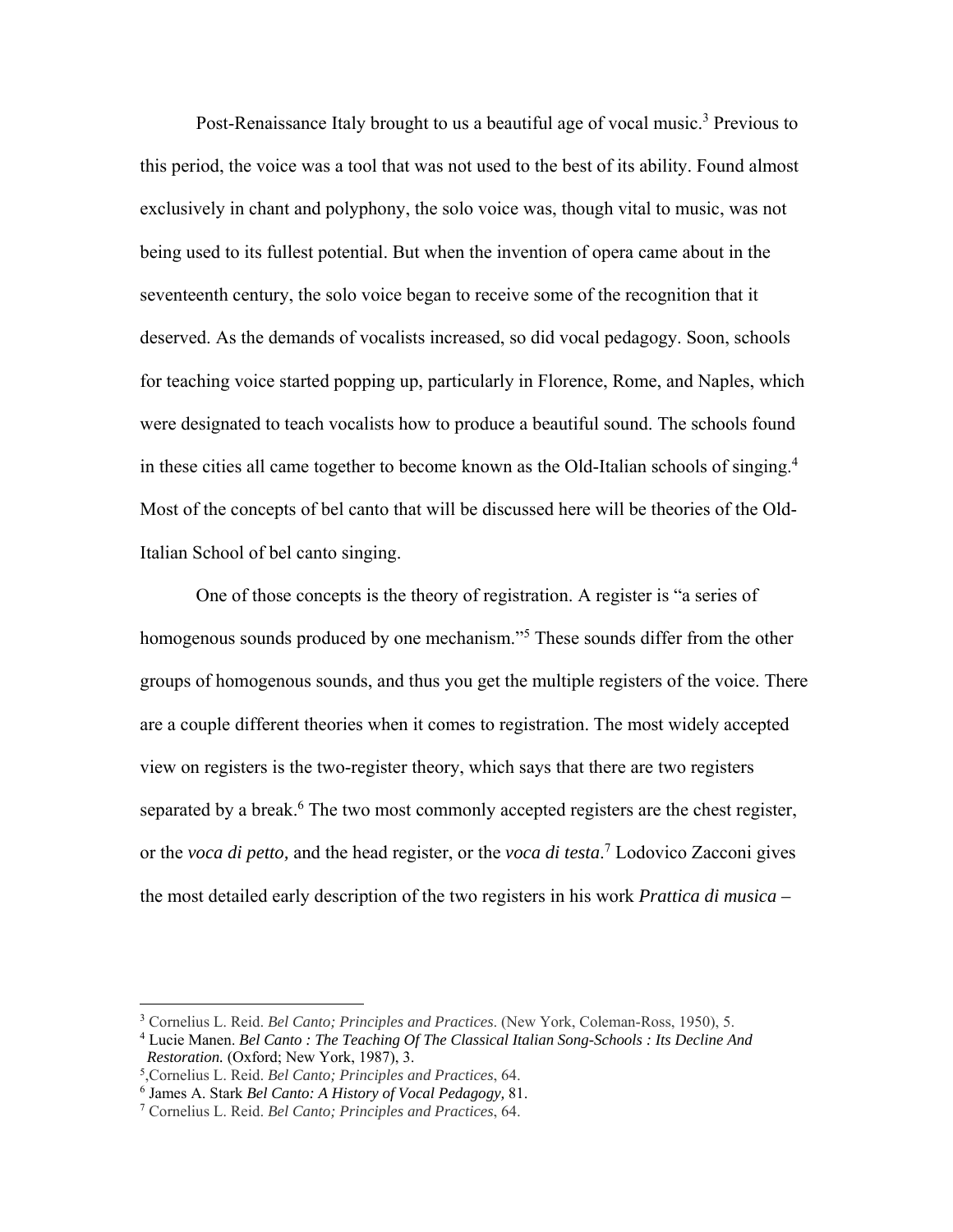where he defined the two registers and noted his favor toward lower chest register voices than head voices.<sup>8</sup>

One of the biggest focal points of registration in the Old Italian school was transition points, or breaks. Uniting the registers was one of the toughest parts of being a classical singer, especially as a male. The way that Old Italian scholars went about this issue was to work merely on strengthening the register that was not as strong as the other.<sup>9</sup> The small collection of notes that cause the break between registers is known as a vocalist's passaggio.

But eventually, vocalists and other musicians began to realize that there was much more to the voice than just the head register and the chest register. Thus began the further specification of vocal registers. In the eighteenth century, the idea of falsetto came to be. But in this time, the term "falsetto" referred to both the highest notes of the voice and the lowest notes of the voice. <sup>10</sup> According to James McKinney, a modern voice pedagogue, there are four registers to the voice – vocal fry, modal register, falsetto register, and whistle register.<sup>11</sup> The vocal fry, also called Strohbass, is the lowest vocal register. Its main use is to reach notes of extremely low frequency. Vocal fry can also be used therapeutically by students, helping them to produce lower notes.<sup>12</sup> The modal register is the normal speaking and singing register, probably most similar to the Old Italian school's definition of *voca di petto*.<sup>13</sup> The falsetto register is above the modal register. The ranges of the two registers sometimes overlap, but the quality of sound is more

<sup>8</sup> James A. Stark *Bel Canto: A History of Vocal Pedagogy,* 58.

<sup>9</sup> Ibid*.,* 62.

<sup>&</sup>lt;sup>10</sup> Ibid., 64.<br><sup>11</sup> James C. Mckinney. *The Diagnosis and Correction of Vocal Faults.* (Long Grove, IL: Waveland Press, Inc., 2005), 94.

<sup>12</sup> Ibid*.,* 96.

<sup>13</sup> Ibid., 96.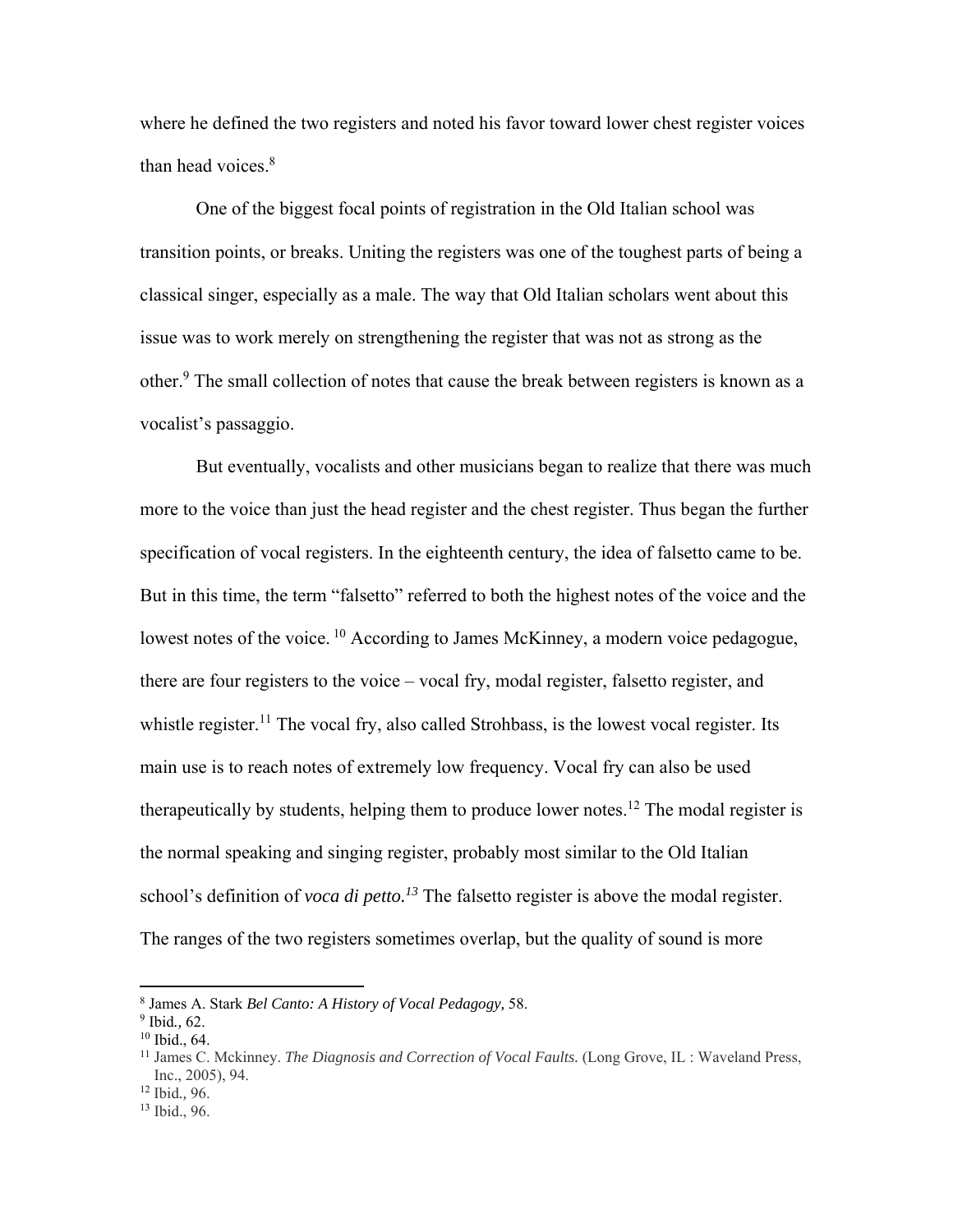breathy, which is why it less preferred by the Italian School musicians.<sup>14</sup> The falsetto register is probably most similar to the Old Italian school's definition of the *voca di testa.*

The last register defined by McKinney is the whistle register. The whistle register is the highest register above the falsetto. McKinney notes that it is difficult to develop research on the whistle register because of the way the vocal fold, epiglottis, and larynx work together. The inside of the throat moves in such a way to produce whistle tones that we cannot get cameras deep enough or far enough in the back of the larynx to observe the actions of the vocal folds during this fascinating vocal phenomenon. Like some other vocal qualities, it is something that is not performable by every vocalist. This may be because of physiological differences in the throats of different singers, or because of lack of knowledge regarding the technique. But, nonetheless, it is a register with a quality of its own.15 The whistle register is a very modern technique that is rarely used, and was not around during bel canto style singing.

Another largely discussed feature of Italian style singing is vibrato. Vibrato is a normal and healthy occurrence in the voice. It has been a recognized occurrence since as early as the third century.<sup>16</sup> It is defined, according to Cornelius Reid, as "periodic changes of pitch taking place during the sustaining of a single tone."17 But, in the early bel canto era, research shows that the existence of vibrato was probably not understood completely. Therefore it was most likely non-existent in the teaching of vocal techniques during that time.<sup>18</sup> Any hint of tremulousness in the voice in the eighteenth and nineteenth centuries meant, in that era, that you had no control over your voice, and it

<sup>14</sup> James C. Mckinney. *The Diagnosis and Correction of Vocal Faults,* 100.

<sup>15</sup> Ibid., 105.

<sup>16</sup> Cornelius L. Reid. *Bel Canto; Principles and Practices*, 125.

<sup>17</sup> Ibid.,125.

<sup>18</sup> Toft, Robert. *Bel Canto: A Performer's Guide*. (New York: Oxford University Press, 2013), 92.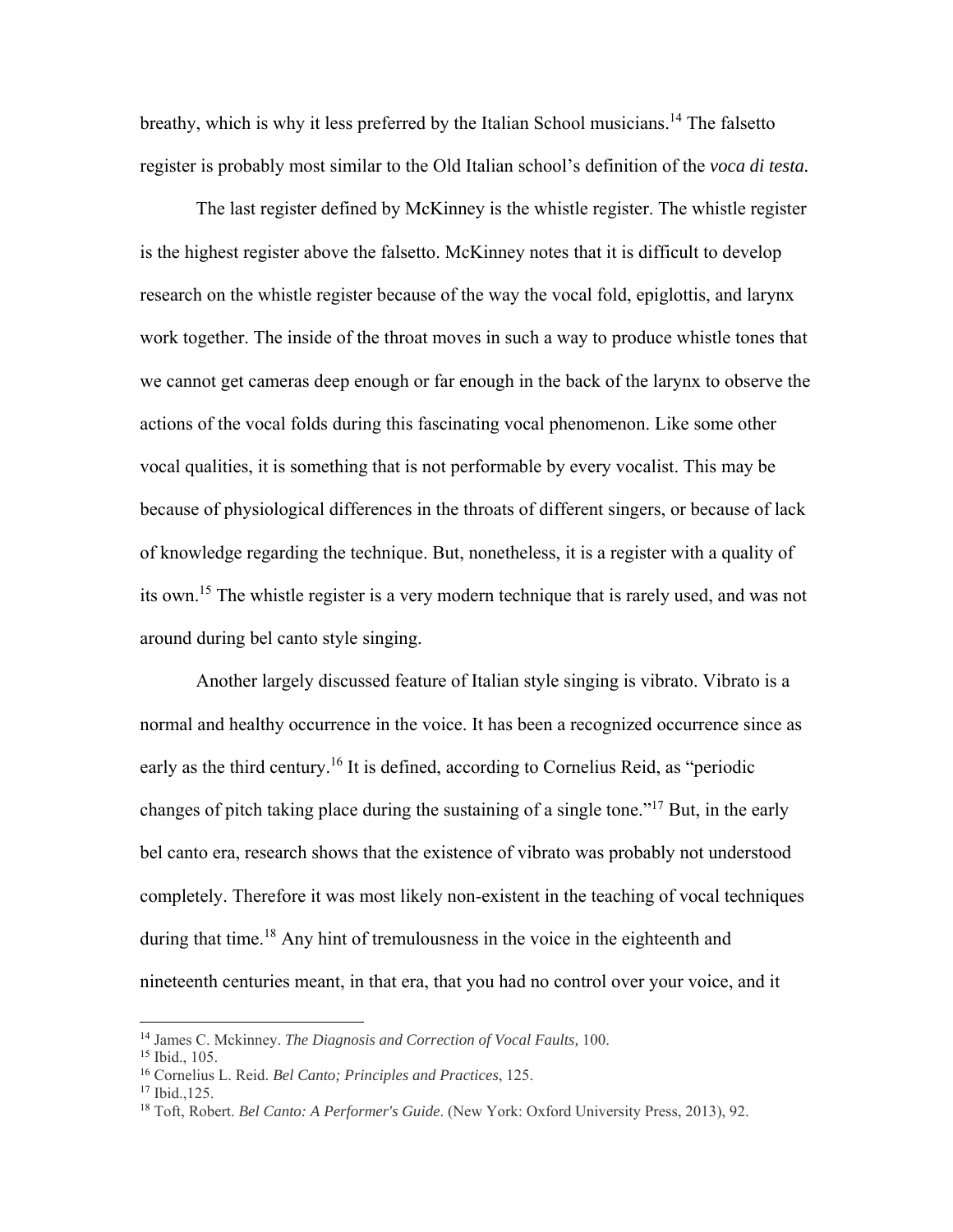was considered an indication of poor singing ability. However, it was understood that in loud singing, vibrato was unavoidable. Therefore, voice teachers of that era encouraged their students to sing the highest of their notes light and musically in their head voice, not loudly, to avoid any kind of vibrato or tremolo.<sup>19</sup> As time progressed, vibrato became a more accepted vocal quality for the enrichment and flexibility of tone, as well as the expression of feeling and emotion.<sup>20</sup>

According to Stark, some of the major authors of early vocal pedagogy did not even mention vibrato or vocal tremulousness in their writings, while others seemed to reject it all together.<sup>21</sup> Today, vibrato is a natural phenomenon that vocalists almost *always* use. Carl Seashore, vocal researcher at the University of Iowa, considered vibrato to be a "vocal ornament" that occurs instinctively during the act of artistic singing, even though it is not indicated to do so in the score.<sup>22</sup>

Though vibrato may not have been popular in bel canto style singing, there were other ornamentations that were often used in vocal music. There was quite an extensive array of vocal ornamentations in the bel canto era, from delicate grace notes to massive and elaborate cadenzas.<sup>23</sup> Composers in this era did not always notate graces specifically. Vocalists had to interpret the musical notations for themselves, aiming to find the notes that were merely implied by the composers. One specific type of grace, the appoggiatura, was one of the most common and yet most artistically pleasing practices of this time.<sup>24</sup> But even in its simplicity, it has a natural and simple beauty. The appoggiatura is a

<sup>19</sup> Toft, Robert. *Bel Canto: A Performer's Guide*, 93.

<sup>20</sup> James A. Stark *Bel Canto: A History of Vocal Pedagogy,* 144. 21 Ibid., 122.

<sup>22</sup> Ibid., 138. <sup>23</sup> Toft, Robert. *Bel Canto: A Performer's Guide*, 106.

<sup>24</sup> Edward Foreman. *The Art of Bel Canto In The Italian Baroque: A Study of The Original Sources*.

<sup>(</sup>Minneapolis, MN, 2006), 283.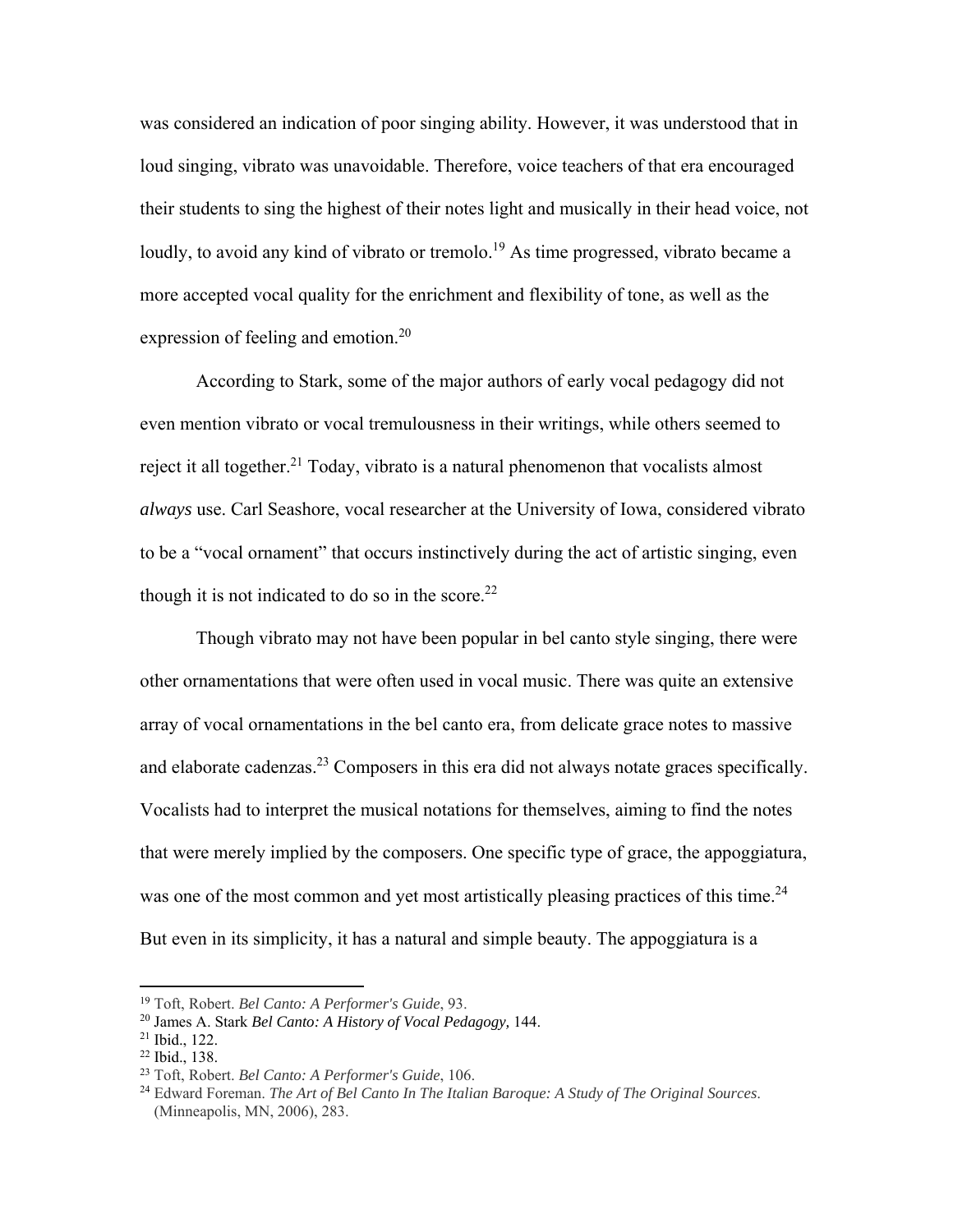"leaning note that approached the main note by step from either above or below and deducted its value from the principal note.<sup> $25$ </sup> The appoggiatura is the base ornamentation of the bel canto style, from which all other ornamentations stemmed.

Another common type of grace was the grupetto, or the turn. Turns helped to add color and interest to a fairly monotonous melodic line by embellishing a specific note within the line. A good turn is executed in a very light and quick manner, not drawing attention away from the main pitch, but rather adding background decoration.<sup>26</sup> It should be used sparingly. Even though this grace is used to alleviate monotony, too many turns can then make the melody line too tedious and busy.<sup>27</sup> It is the vocalist's job to interpret the music well and decorate it appropriately.

Another type of grace ornamentation in the bel canto style of singing is a trill. Trills are used much more carefully to create a very meaningful effect. Trills could vary in loudness, tonal color, and velocity and force to help convey the desired sound.28 A few slow repercussions within a trill might express "sorrow and tenderness" whereas a trill of greater force and velocity might express a feeling of passion.<sup>29</sup> Pier Francesco Tosi, famous castrato singer and writer on music, notes eight different types of trills – covering a tone, covering a semitone, half (short) trills, a trill that rises in pitch imperceptibly, a trill that descends in pitch imperceptibly, a slow trill, a redouble (fast) trill, and the biting trill.<sup>30</sup> This minute ornamentation of the trill eventually progressed and became what we

 

<sup>29</sup> Ibid., 133.

<sup>25</sup> Toft, Robert. *Bel Canto: A Performer's Guide*, 111.

<sup>26</sup> Ibid., 129.

<sup>27</sup> Ibid., 131.

<sup>28</sup> Ibid., 132.

<sup>30</sup> Edward Foreman. *The Art of Bel Canto In The Italian Baroque,* 294.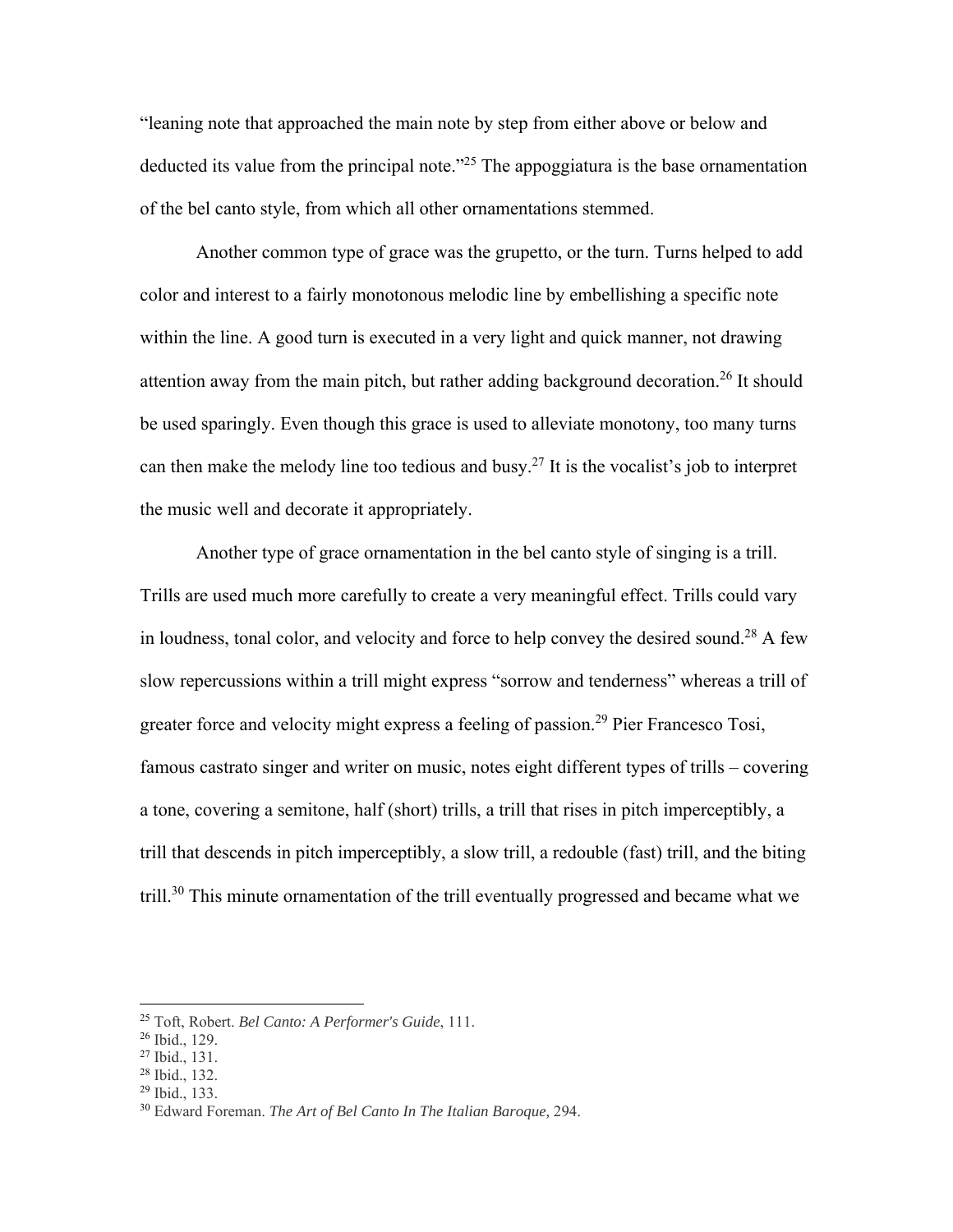know today as coloratura – a decoration to vocal line that is the result of very quick notes in succession, creating a kind of "trembling" sound.<sup>31</sup>

Another of the most popular bel canto style techniques of singing is the *messa di voce*. *Messa di voce* is a term indicating a shift in dynamics while also shifting between two different vocal registers.<sup>32</sup> It takes place usually on a sustained pitch. The pitch begins quietly in the falsetto register, and while the pitch crescendos, the voice reaches the fuller timbre of the chest or well-supported head register. The timbre, intensity, and volume then diminish back to the original quality. 33 A well-executed *messa di voce* is an excellent indication of mature vocal coordination.

Although all of these above techniques originated in and became popular during the eighteenth century, their importance in vocal music has not diminished today. Popular singers of our era took the ideas of bel canto opera and turned them into a new style. Henry Pleasants authored an article about the ways we see the influence of bel canto singing in the modern genre of twentieth-century jazz. Bel canto concepts like tempo rubato, portamento, and various graces, like the appoggiatura, are seen all throughout the music of Frank Sinatra, Sarah Vaughan, and Ella Fitzgerald.<sup>34</sup> But beyond these things, Pleasants notes that the biggest similarity between the contemporary popular singing style and Baroque classical singing is the way that music is used to serve the text.<sup>35</sup>

Ornamentation and other vocal devices in opera were almost always placed strategically in order to emphasize the meaning of the text. In opera, we call this idea text painting or word painting. Text painting is not an idea that has lost its spark – actually

<sup>31</sup> Lucie Manen. *Bel Canto, 63*

<sup>32</sup> James A. Stark *Bel Canto: A History of Vocal Pedagogy,* 116.

<sup>33</sup> Ibid., 117

<sup>34</sup> Henry Pleasants. *Bel Canto in Jazz and Pop Singing*. Music Educators Journal*.*1973, 54.

<sup>35</sup> Ibid., 54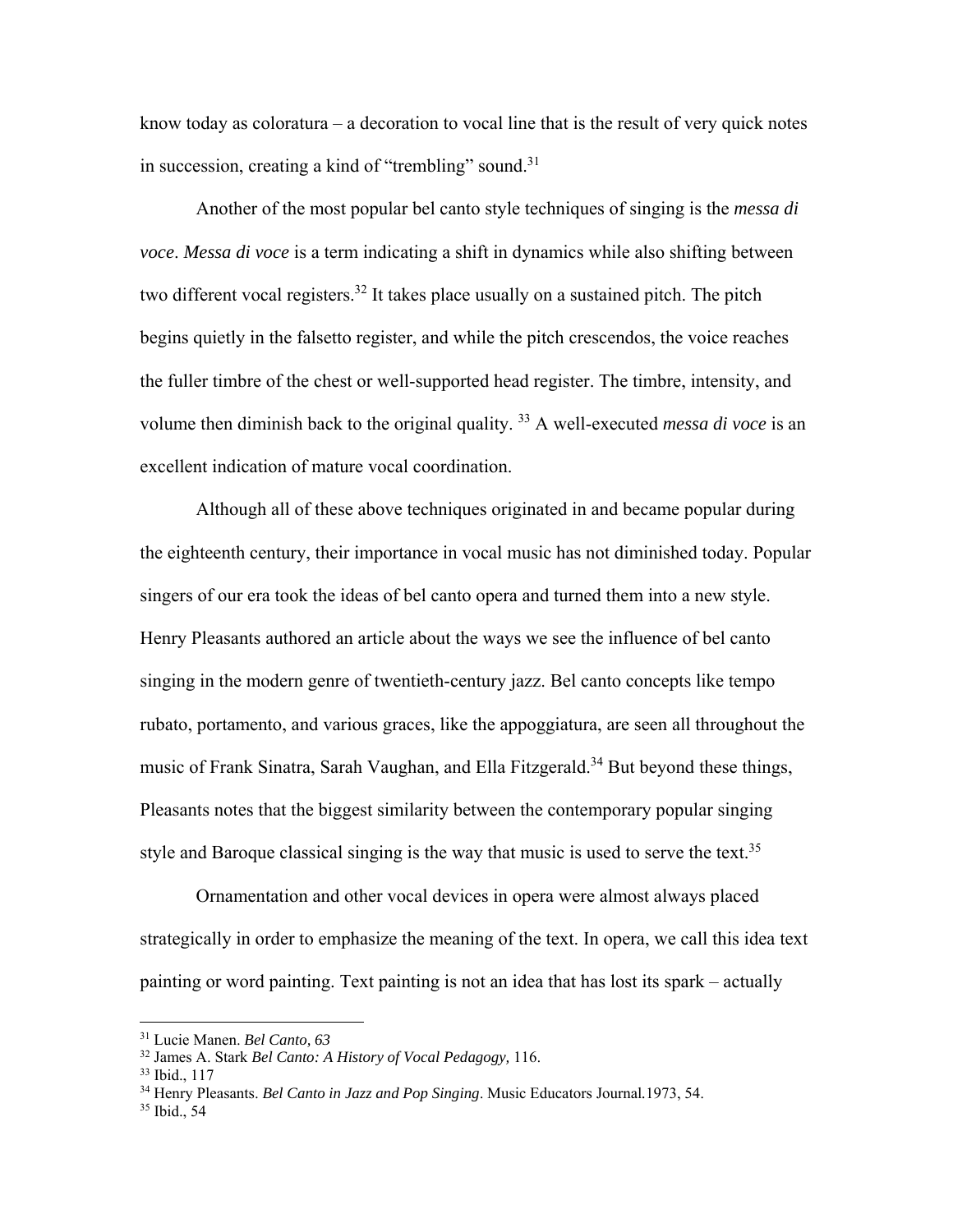quite the opposite. Modern musicians use word painting so prevalently that sometimes the listener doesn't even realize that it happens. Frank Sinatra was the master of subtly slipping in musically stylistic ornamentations to highlight the meaning of his lyrics, whether that was through the use of various types of appoggiaturas or his use of tempo rubato.36

*Tempo rubato* was often found in music of the bel canto era. Literally translated to "the stealing of time," tempo rubato is roughly defined as "the singer's freedom to alter musical rhythms for the sake of expression."37 Pierfrancesco Tosi describes the stealing of time through rubato as a "glorious theft."38 Rubato is different, however, from accelerando or ritardando – which are less free and more calculated. In tempo rubato, the accompanist maintains the tempo while the vocal performer takes freedom with the rhythms. In accelerando or ritardando, the singer and accompanist speed up or slow down the tempo along with each other.<sup>39</sup>

There are also other types of rhythmic flexibilities. One example is Sean-Nos singing. Sean-Nos is an old Irish tradition in which a high female voice sings unaccompanied with great ornamentation and rhythmic freedom.<sup>40</sup> Rubato and other rhythmic freedoms are a more regular practice in jazz and other contemporary styles than they were in the classical style, but the idea was originally taken from the operas of

<sup>36</sup> Henry Pleasants. *Bel Canto in Jazz and Pop Singing,* 55.

<sup>37</sup> James A. Stark *Bel Canto: A History of Vocal Pedagogy,* 173.

<sup>38</sup> Ibid. 173.

<sup>39</sup> Toft, Robert. *Bel Canto: A Performer's Guide*, 79.

<sup>40</sup> James A. Stark *Bel Canto: A History of Vocal Pedagogy,* 175.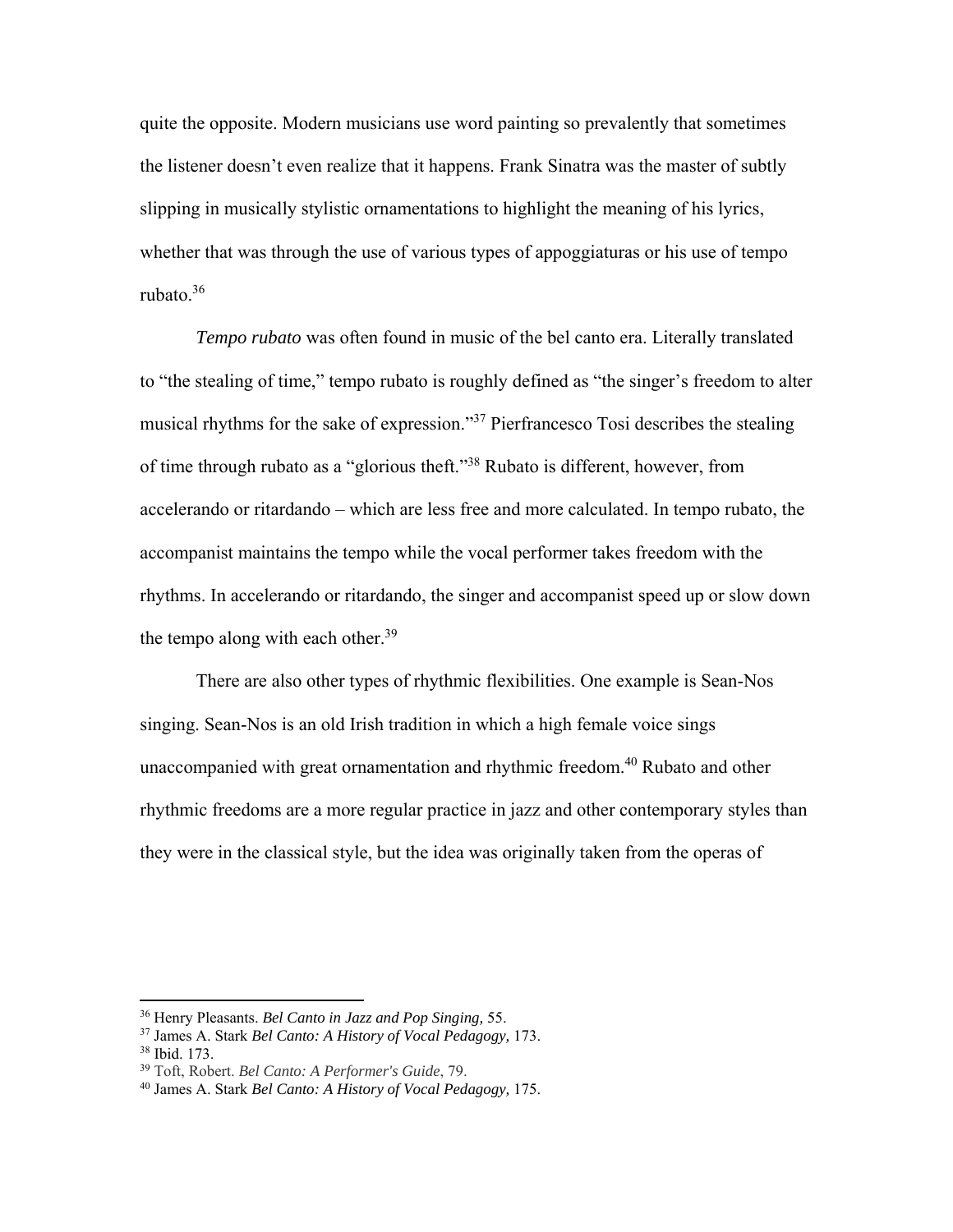Donizetti, Mozart, Rossini, and then were later seen in the instrumental works of composers such as Chopin and Saint-Saëns.<sup>41</sup>

Another Old-Italian concept that can be readily found in contemporary music is the *messa di voce.* In the eighteenth century, the *messa di voce* was when a vocalist initially began a pitch quietly, then grew the pitch dynamically to a beautiful forte, then slowly brought the dynamic level back down again.<sup>42</sup> In jazz, this is heard often, but is often referred to as phrase carryover. In a phrase carryover, the melody is sustained from one phrase and grows into the next phrase, artistically connecting the two phrases together.43 It creates an effect similar to the classical *messa di voce,* simply placing it between two phrases rather than in the middle of a single pitch.

One thing that was largely important in opera singing was smooth transitions between vocal registers. Today, the transition between vocal registers, as well as the smooth grabbing and releasing of notes, is a vocal technique that teachers work on regularly with their students. Smooth transitions are a huge part of the modern vocal studio teaching technique known as Estill Voice Training. In Estill, the transition between pitches, or the way your vocal folds begin or release a pitch is called onset and offset.<sup>44</sup> According to Jo Estill, the creator of the Estill Voice Training practices, there are three different types of true vocal fold onsets: glottal, aspirate, or smooth.<sup>45</sup> A glottal onset occurs when air bursts suddenly through tightly closed vocal folds, like when saying the exclamation "Uh-Oh."<sup>46</sup> An aspirate onset is when air audibly escapes through vocal

<sup>41</sup> James A. Stark *Bel Canto: A History of Vocal Pedagogy,* 174. 42 Henry Pleasants. *Bel Canto in Jazz and Pop Singing*, 54.

<sup>43</sup> Ibid., 59

<sup>44</sup> Krzysztof Izdebski. *Emotions in the Human Voice.* (San Diego: Plural Publishing, Inc.), 86.

 $45$  Ibid., 86

<sup>46</sup> Ibid., 86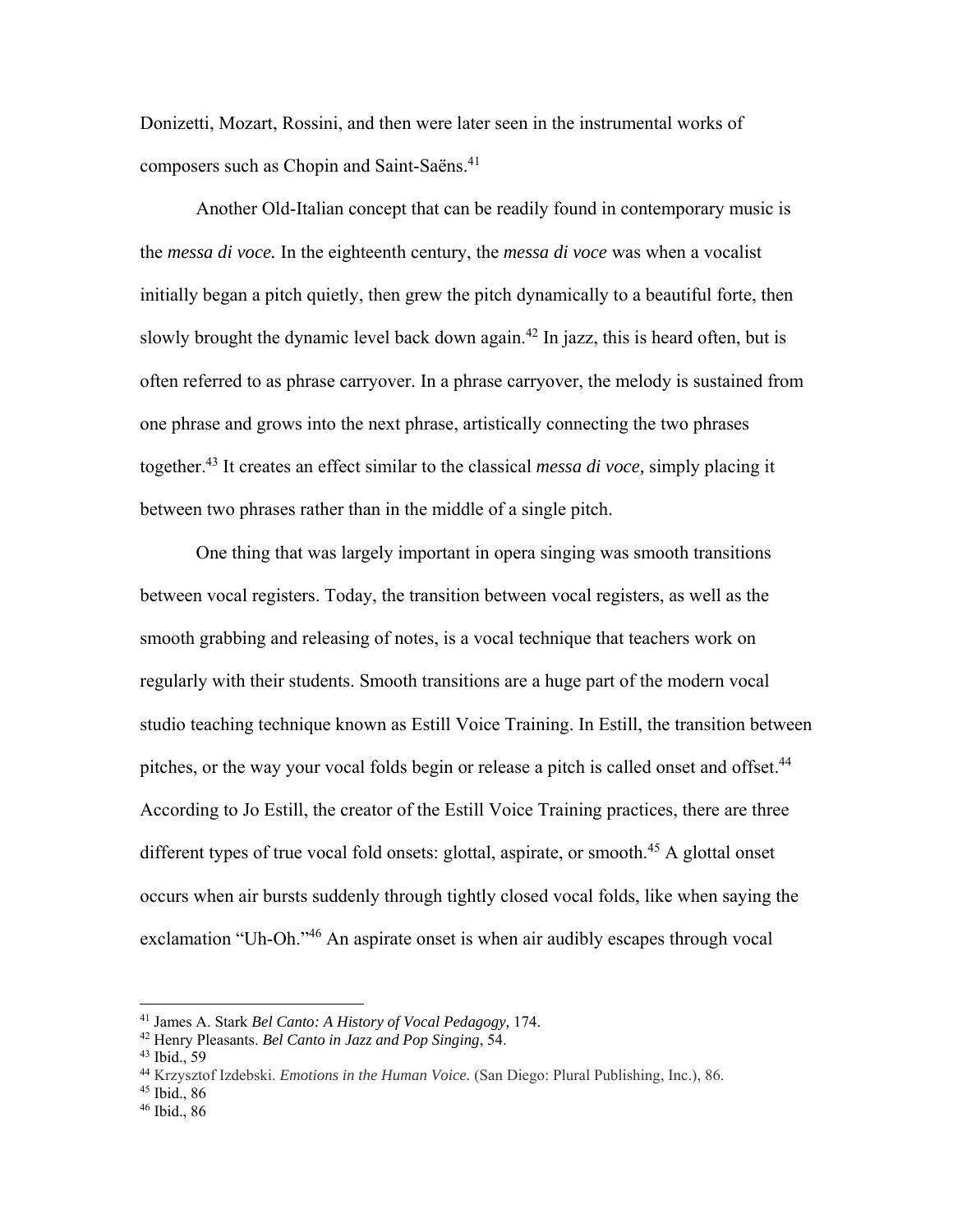folds that are not tightly shut, like when pronouncing an 'H' sound at the beginning of a phrase.<sup>47</sup> The last onset option according to Estill is a smooth onset. The smooth onset is the vocal onset that is most often found in classical singing and opera.<sup>48</sup> The smooth onset is produced when the flow of air is coordinated with the adduction of the vocal folds, creating a pure and clean vowel sound.<sup>49</sup>

Estill's most famous contributions to the vocal pedagogical world are her definitions of the six Estill voice qualities. The six different voice qualities were discovered by listening to music and distinctly recognizing six different sound qualities present in all vocal sounds.<sup>50</sup> The six qualities include speech, falsetto, sob, twang, opera, and belting. Each quality has its own applications and limitations, and most of the qualities, in some way, can be found throughout, and were developed from, Western classical singing. $51$ 

Speech quality, also identified as modal speech or chest voice, is a vocal quality heard in every day speech. It is comfortable and powerful at lower pitch levels. It can sometimes be found used effectively in opera recitative.<sup>52</sup> Sob Quality has a very dark timbre and can often be found in older choral pieces and some chant pieces, as well as soft lullabies.<sup>53</sup> The quality that is most obviously connected to eighteenth century opera is the opera quality – "a full, rich, powerful classical quality with ring or *squillo*."54 Within the opera quality, there is always vibrato. The sound is perceived as a dark and

- 49 Ibid. 87
- 50 Ibid., 92
- 51 Ibid., 93
- 52 Ibid., 94
- 53 Ibid., 94
- 54 Ibid., 95

<sup>47</sup> Krzysztof Izdebski. *Emotions in the Human Voice,* 87

<sup>48</sup> Ibid., 87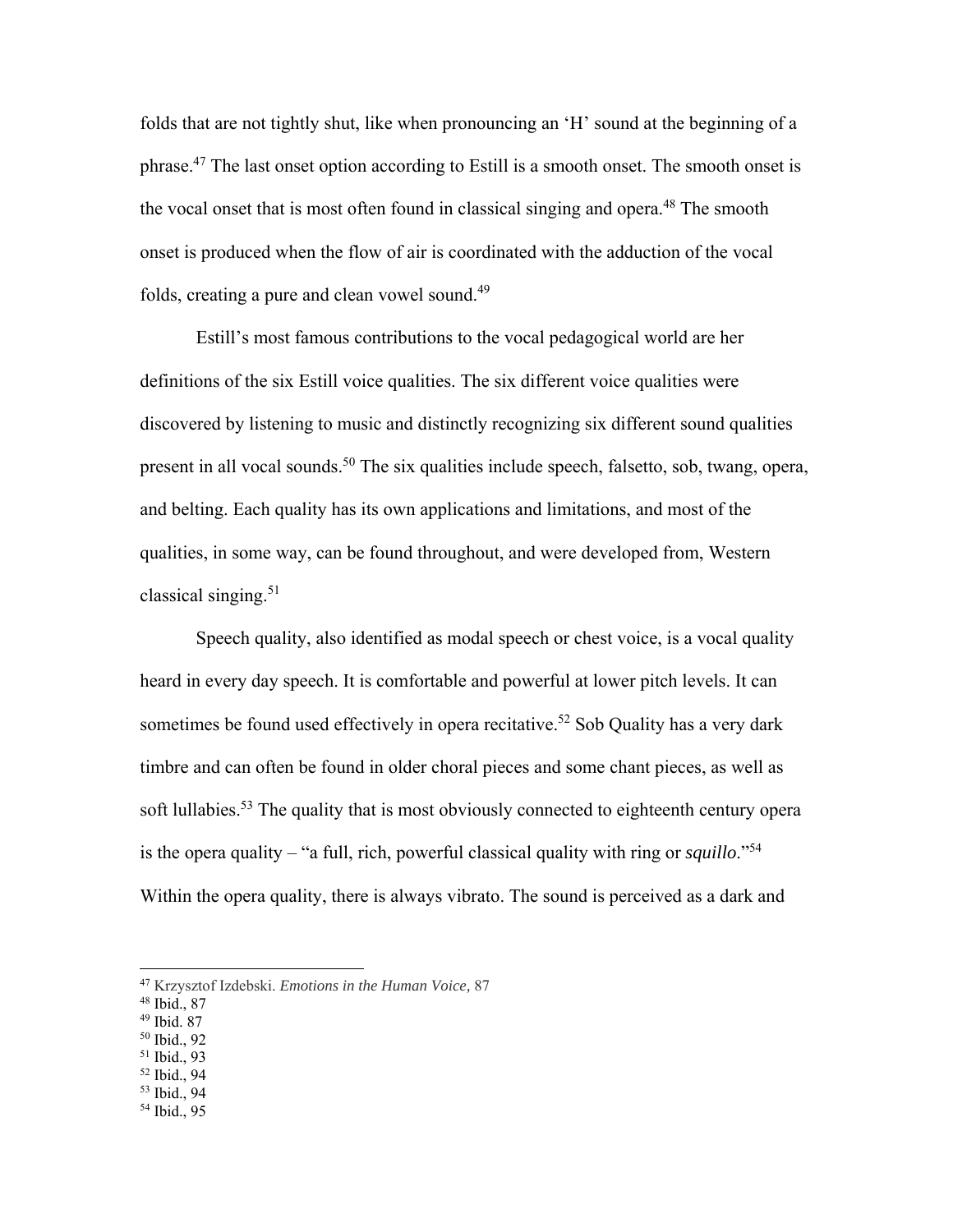brilliant sound. The sound quality must be able to cut through the accompaniment of the orchestra that is usually found in operas.<sup>55</sup>

The new and modern vocal models we have today develop most of their ideas by taking old Italian Bel Canto singing techniques and putting scientific evidences behind them. Both Estill and the Alexander Technique, another modern vocal model, are built off of the evidences proven through scientific research on the relationship between posture and vocal fold vibration.

The main focus of the Alexander Technique is the placement of the different parts of the body to create the most supported and beautiful tone possible. F.M. Alexander, creator of the Alexander Technique, was a solo performer and the director of the Sydney Operatic Conservatorium.56 Alexander developed his technique after watching himself in a mirror – watching his own posture and watching how his voice was affected after changing his posture.<sup>57</sup> The technique focuses on placement of the head, neck, shoulders, and back. Alexander emphasizes using correct posture in every day activities such as sitting, writing, and driving.<sup>58</sup> Correcting posture in these activities will make it more natural to transfer correct posture over to singing. "Efficient posture ensures that the supporting muscles of the voice function with the right degree of effort."<sup>59</sup>

Alexander Technique also places a lot of emphasis on correct breathing. Whereas good posture requires stability, good breathing requires free range of motion.<sup>60</sup> The Alexander Technique aims to bring these two things together so that the singer achieves a

<sup>55</sup> Krzysztof Izdebski. *Emotions in the Human Voice,* 96

<sup>56</sup> Robert Macdonald. *Secrets of Alexander Technique.* (London, 2001), 12. 57 Ibid., 14

<sup>58</sup> Ibid., 76, 84, 92

<sup>59</sup> Ibid., 152.

<sup>60</sup> Ibid., 144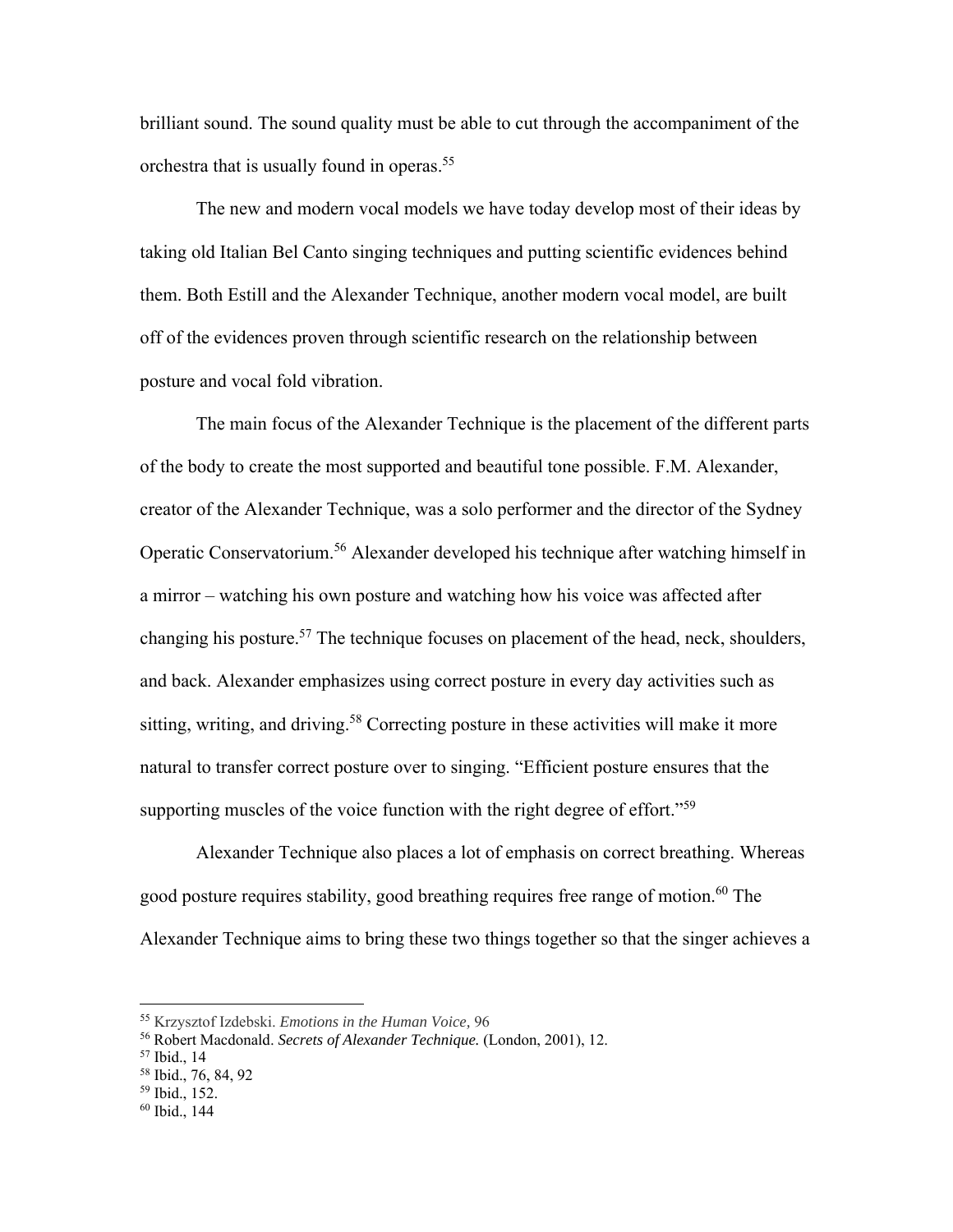full, empowered, resonating sound. When breathing for singing, most vocalists merely focus on the breath in. But if you focus on your breath out, a natural and deep intake of air will naturally be your body's reaction.<sup>61</sup> F.M Alexander suggests that you should initially practice breathing in a lying down position. This will train your body to understand the feeling of a correctly expanding and collapsing rib cage, subsequently allowing you to transfer that feeling to your standing posture. Correct breathing practices and good posture go hand in hand. A good singing posture will allow you to breathe fully, and full breaths will expand your rib cage in a way that leads to good posture.

Bodily posture in the Estill Voice model focuses around the idea of anchoring.<sup>62</sup> Anchoring is meant to create a feeling of support without causing negative tension. Anchoring can be done using the head, neck, and torso. In head and neck anchoring, the nape of the neck aligns with the cervical vertebrae to create an intense, supported, energetic vocal tone.<sup>63</sup> In torso anchoring, the vocalist drops the shoulders while simultaneously lifting the sternum. This causes the rib cage to expand and elevate, similarly creating the supported and energized tone that singers look for.<sup>64</sup>

The eighteenth century brought vocal music to new heights. The solo voice went from a tool used merely in the church to an art form all its own. Teachers today have learned so much from the Old-Italian school and the efforts that they made. Vocal music today is filled with the techniques of the bel canto style. Though vocal pedagogy will continue to grow and change as we learn more about the voice, the basics of singing will always remain the same.

<sup>61</sup>Robert Macdonald. *Secrets of Alexander Technique,* 145.

<sup>62</sup> Krzysztof Izdebski. *Emotions in the Human Voice,* 91.

<sup>63</sup> Ibid., 91

<sup>64</sup> Ibid., 91